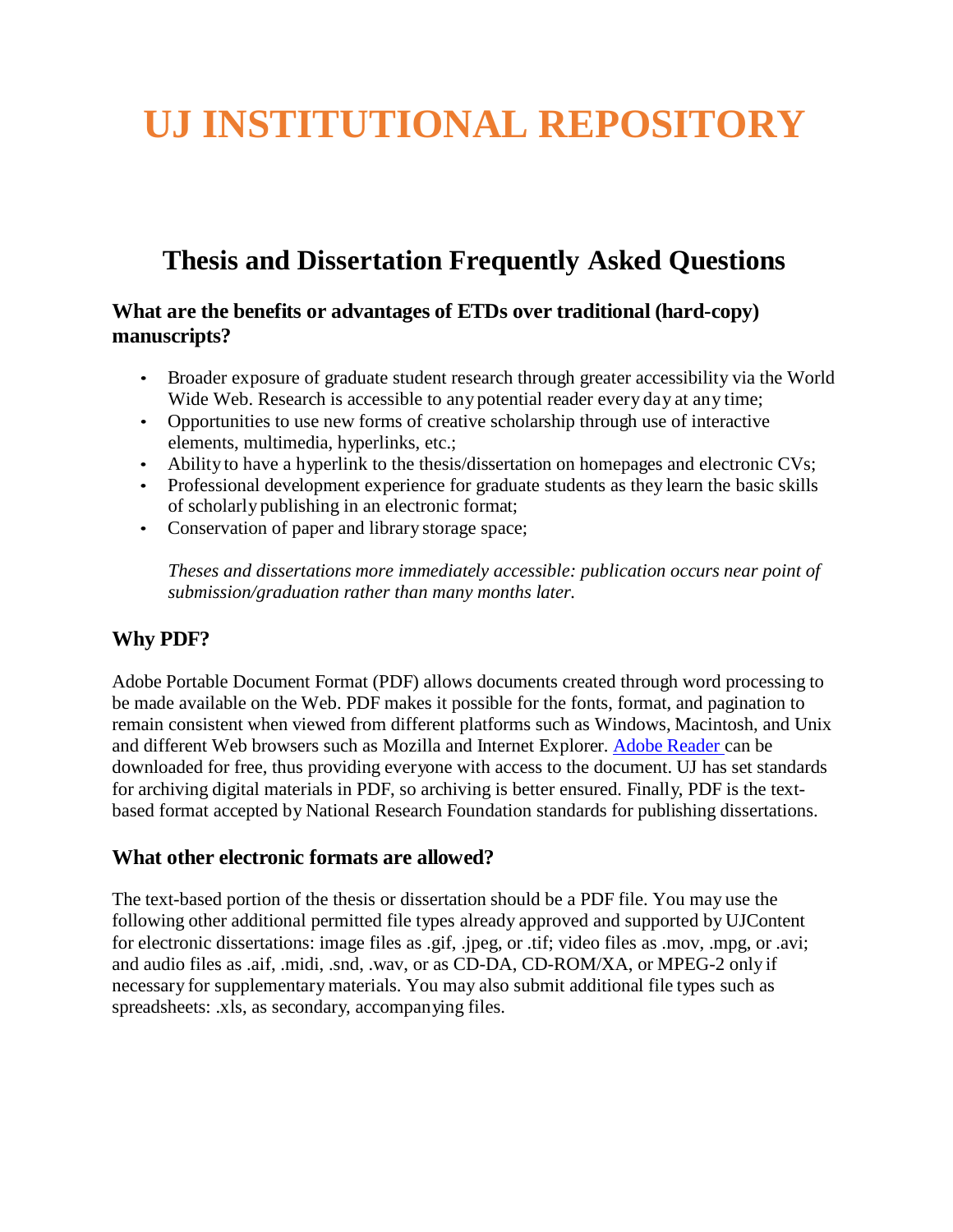## **Can I submit multiple PDFs in my ETD?**

No. Only one PDF in an ETD is acceptable. In addition to the one PDF, you may submit other files such as .mpgs, .wavs, MPEG-2s, etc. where appropriate. See the complete list of acceptable file types under the FAQ concerning permitted electronic formats above.

#### **Will I need to buy my own copy of the Adobe software?**

No. Many departmental computer labs have computers equipped with software that converts documents written in Microsoft Word to Adobe Acrobat (PDF) format. The software will allow you to convert your word processing document to PDF format.

# **Why are bookmarks suggested for my PDF?**

Bookmarks are links that enable the reader of the ETD to navigate through the document chapter by chapter. They also allow the reader to link to tables, figures, charts, etc. Bookmarks are strongly suggested in the ETD because they enable long documents, such as dissertations and theses, to be easily read. For information on how to create bookmarks, see the University of Cincinnati's Guide to Creating [Bookmarks.](http://www.adobe.com/enterprise/accessibility/pdfs/acro6_pg_ue.pdf)

# **If I have already started writing my thesis/dissertation in a word processing document, is it too late to change it to a PDF file?**

No. Students will need to create their original document using a word processor, such as Microsoft Word. You should apply the Faculty Formatting Guidelines. If you are done working with your document in a word processor, you will then need to convert it to a PDF file, which will retain the original document format (for the purpose of future editing). Conversion into a PDF file is a straightforward process. Questions regarding PDF creation please contact, [UJ IR](mailto:mlithole@uj.ac.za)

#### **Are there any size limits imposed on ETDs?**

No. However, to ensure that readers will be able to download and use your ETD in the future, it is important to keep the size to a minimum. For example, embedded images scanned at very high resolution can often be reduced in size without sacrificing readability.

# **Is there a different ETD-specific Style and Form Manual I need to refer to for information on specifications on the submission format for my ETD?**

No. Use your Faculty Thesis/Dissertation Formatting Guidelines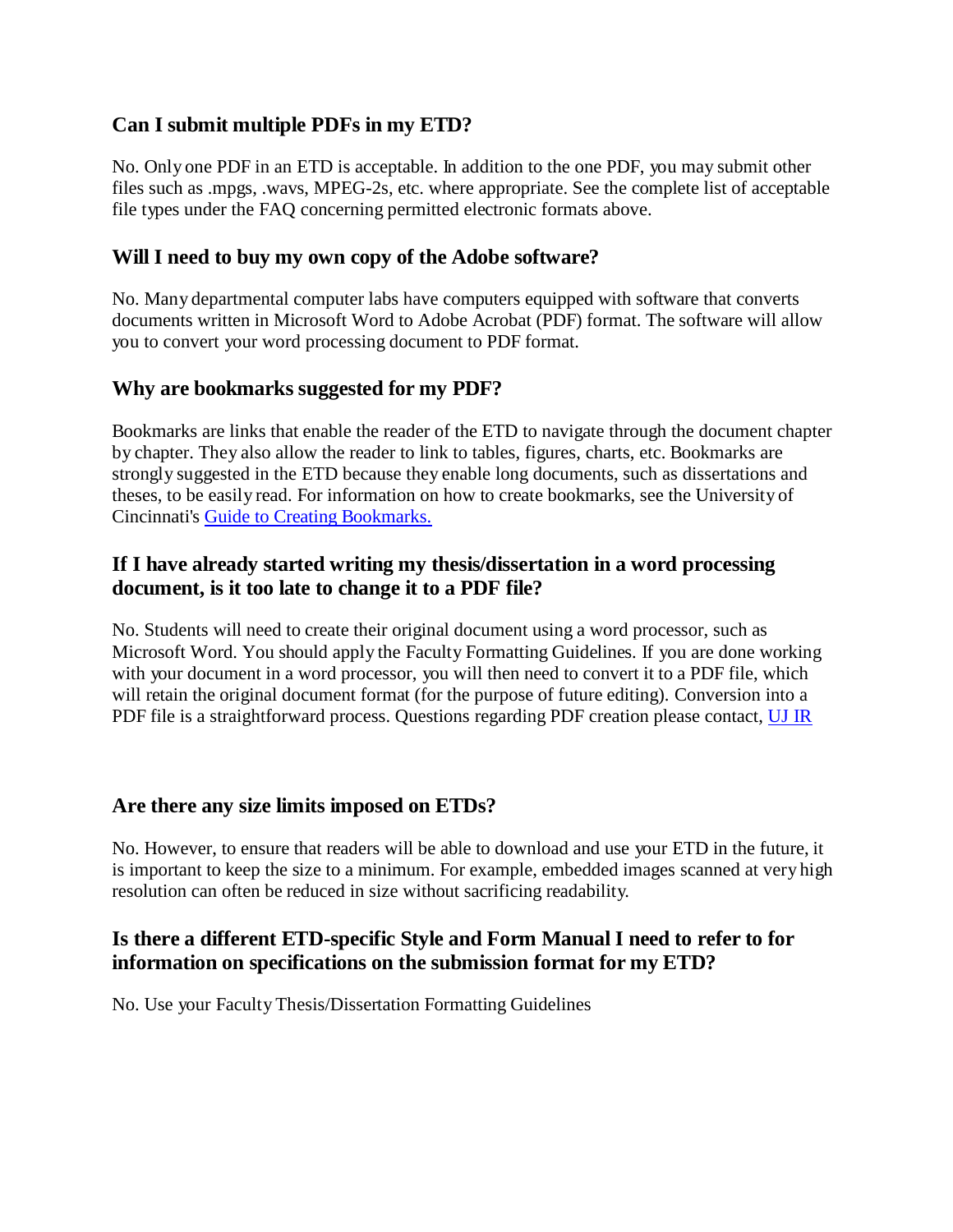#### **What procedures are in place for accepting items in the ETD that cannot be digitized?**

Students who need to incorporate items in their ETD that cannot be digitized should notify their Faculty Officer, their supervisor, explaining what the item is and why it cannot be digitized. Requests to include non-digitized items will be handled on a case-by-case basis.

# **What assistance is available for help with creating my ETD?**

For assistance creating your ETD, contact [UJ IR](mailto:mlithole@uj.ac.za)

# **How will an ETD affect the faculty's role in assuring the quality of the dissertation?**

Faculty will continue to be responsible for upholding the quality of the thesis or dissertation, whether that thesis or dissertation is submitted using electronic formats or through paper.

# **Who is responsible for processing the electronic submission after dissertation/thesis committee approval?**

The Faculty Officer is responsible for submitting the required copies (e-copy) to the UJ Library, UJ IR.

# **Do ETDs save the University money?**

Quantifying costs for either traditional theses/dissertations or ETDs is not really possible; however, our best guess is that there is no money to be saved by changing to ETDs. That is, print and electronic theses and dissertations are approximately equivalent in cost. The primary motivation for producing ETDs is wider access of graduate student research and the other benefits to the university.

# **What experience does the University have in accepting or working with ETDs?**

Since 2009 the UJ Library has been handling ETD submissions that would enable students to easily submit pdf files of their dissertations or theses. As of July 2012 all master's theses and doctoral dissertations are required to submit e-copy and 1 hard copy version before graduation.

# **Are the rules governing the use of copyrighted materials any different for ETDs compared to hard-copy theses and dissertations?**

No. The author owns copyright to his/her thesis or dissertation, regardless of format. As part of the e-copy submission process, the university has chosen a Creative [Commons l](http://creativecommons.org/)icense for thesis or dissertation that provides a flexible range of [protections and freedoms](http://creativecommons.org/about/licenses/) for [authors.](http://creativecommons.org/about/licenses/)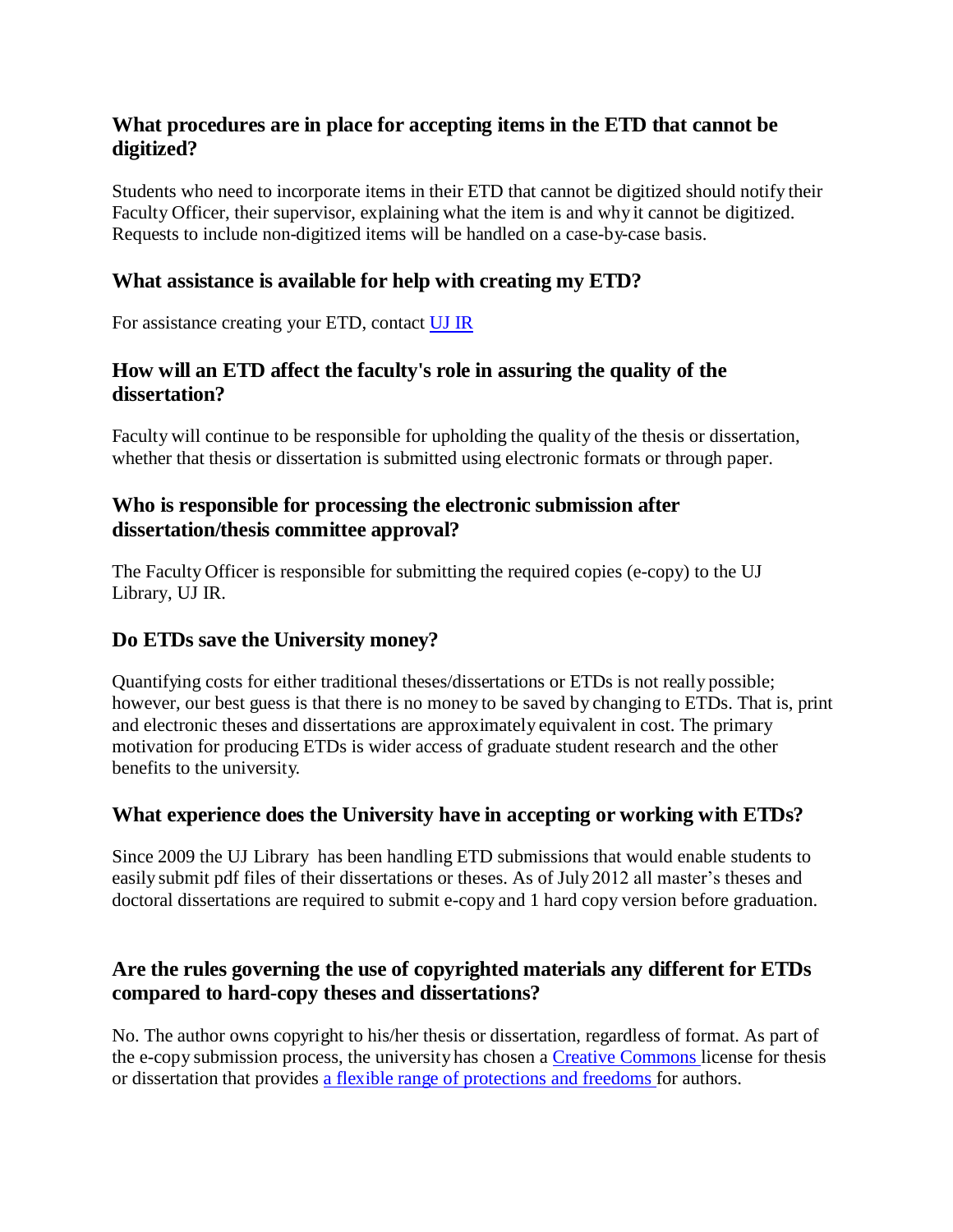# **If I properly cite all my sources in the form of a footnote, endnote, or bibliography, do I still need to get copyright permission?**

If the material you are quoting or reproducing does not fall under the general guidelines of "fair use" then you will need to get written permission from the copyright owner.

# **What does "fair use" mean?**

Since a dissertation or thesis is published for non-profit educational purposes, the author is permitted limited use of copyrighted material under the guidelines of "fair use." The purpose, amount, nature, and effect of the work reproduced determine whether or not one must seek permission from the copyright owner.

# **What are some examples of things that I probably would need to get copyright permission for?**

Items that you would want to pay special attention to would be materials such as graphs, charts, data, pictures, maps, illustrations, long quotations, questionnaires, journal articles, music, archival material, unpublished works, computer software, and creative works such as poetry, novels, and plays.

# **Are there any hard and fast rules for the amount of text I can use in my ETD from a copyrighted source without attaining copyright permission?**

There are no exact rules to follow; however, you should be acutely aware that quoting lengthy passages such as 500 words in a single passage, 2000 words throughout a single copyrighted manuscript, more than one and one-half single spaced pages of text, and more than three or four lines of poetry are all examples that will send up red flags. For different types of works such as music, art, photographs, cartoons, etc., it is imperative that their use be closely linked to your research objectives and that the reproduction does not supersede the market for the original. Please consult, [Senior Copyright Officer, U](mailto:thapelom@uja.co.za)J Library.

# **If my dissertation is online, don't I increase the risk of being plagiarized?**

Plagiarism is a risk faced by all authors. You will continue to have the same legal recourse whether your dissertation is available electronically or in hard copy. ETD files do not require any security settings on the PDF copy (passwords should not be required to open the document). UJ [IR](mailto:mlithole@uj.ac.za) will insert a Security feature of Adobe Acrobat, checking the box titled "No Content Copying or Extraction, Disable Accessibility" to prevent a user from copying text and graphics from your PDF file.